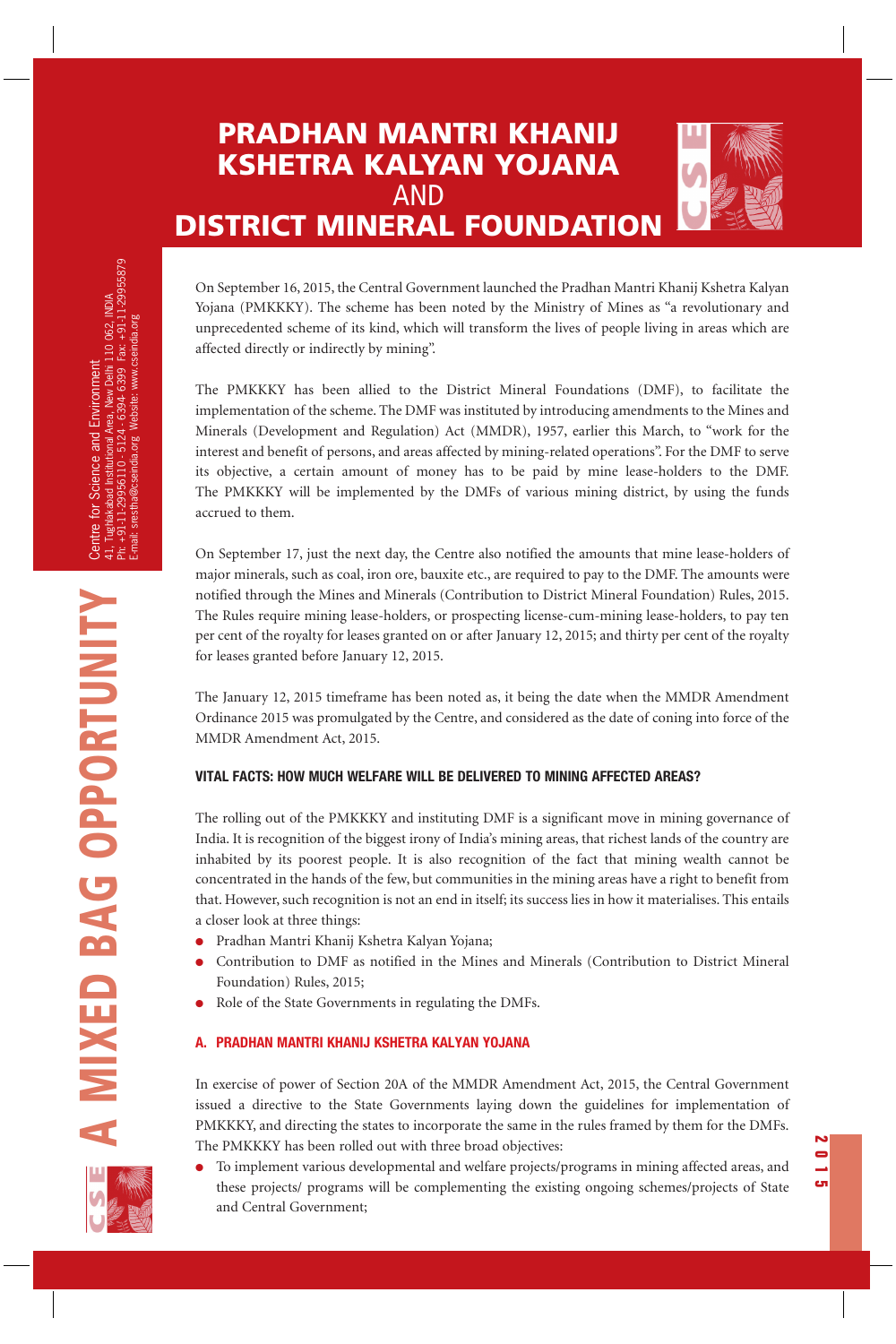- To minimize/mitigate the adverse impacts, during and after mining, on the environment, health and socio-economics of people in mining districts;
- To ensure long-term sustainable livelihoods for the affected people in mining areas.

To realize such objectives, the scheme underscores some crucial issues that are important considerations for the DMF to function effectively.

#### **POSITIVE OUTLOOK**

- Provides a guideline for identifying directly as well as indirectly affected areas, and affected people, which is crucial to ensure the effective use of DMF funds.
- Recognises an important fact that people affected by mining should not only be limited to those who have legal and occupational rights over the land being mined, but must also include those who have "usufruct and traditional rights". This is a crucial aspect that was left out in the MMDR Amendment Act, 2015.
- Mentions the need of Gram Sabha consultation for identifying affected people and families.
- Takes into account the long term concerns of people's lives and livelihoods in the mining areas. Requires the creation of an "endowment fund" for providing sustainable livelihood to communities.
- Proposes health care reforms in mining affected areas such as a Group Insurance Scheme for mining affected people.
- Outlines mechanisms to ensure transparency and accountability of DMF.

However, despite such positive approaches, there remain certain loopholes and limitation in the provisions of the scheme that can limit the success of the initiative, as well as of DMFs. To alleviate communities from poverty and underdevelopment in the mining areas, the following issues needs to be considered before the provisions of the scheme are incorporated by various State Governments into their DMF Rules framework.

#### **LIMITATIONS AND COMMENTS**

#### **1. FUND UTILISATION**

Section 2 of the PMKKKY outlines the purposes for which DMF funds may be used. The scheme identifies certain activities as "high priority areas" for which at least 60 per cent of DMF money should be used. High priority areas include drinking water supply, environment preservation and pollution control measures, health care, education, welfare of women and children, welfare of aged and disabled people, skill development and sanitation. The scheme also identifies certain "other priority areas" for which maximum 40 per cent of DMF money should be used. These include physical infrastructure, irrigation, energy and watershed development, and any other measures for enhancing environmental quality in mining districts.

However, there exist major problems in the way DMF fund utilisation has been outlined under PMKKKY. At many instances, provisions of fund utilisation are vague and have major loopholes. It can create huge uncertainty in providing adequate benefit to the tribals and the poor people. These include:

● The use of DMF funds for developing effluent treatment plants, pollution prevention technologies for mitigating pollution from working or abandoned mines, etc. is highly objectionable. Putting in place such pollution control measures is the responsibility of the company or the individuals undertaking mining operations. Utilizing the DMF money for such purposes will actually help the companies to externalise the environmental costs of mining activities, which communities will be required to absorb by reduction of their share from DMF. This is not what DMFs are meant for.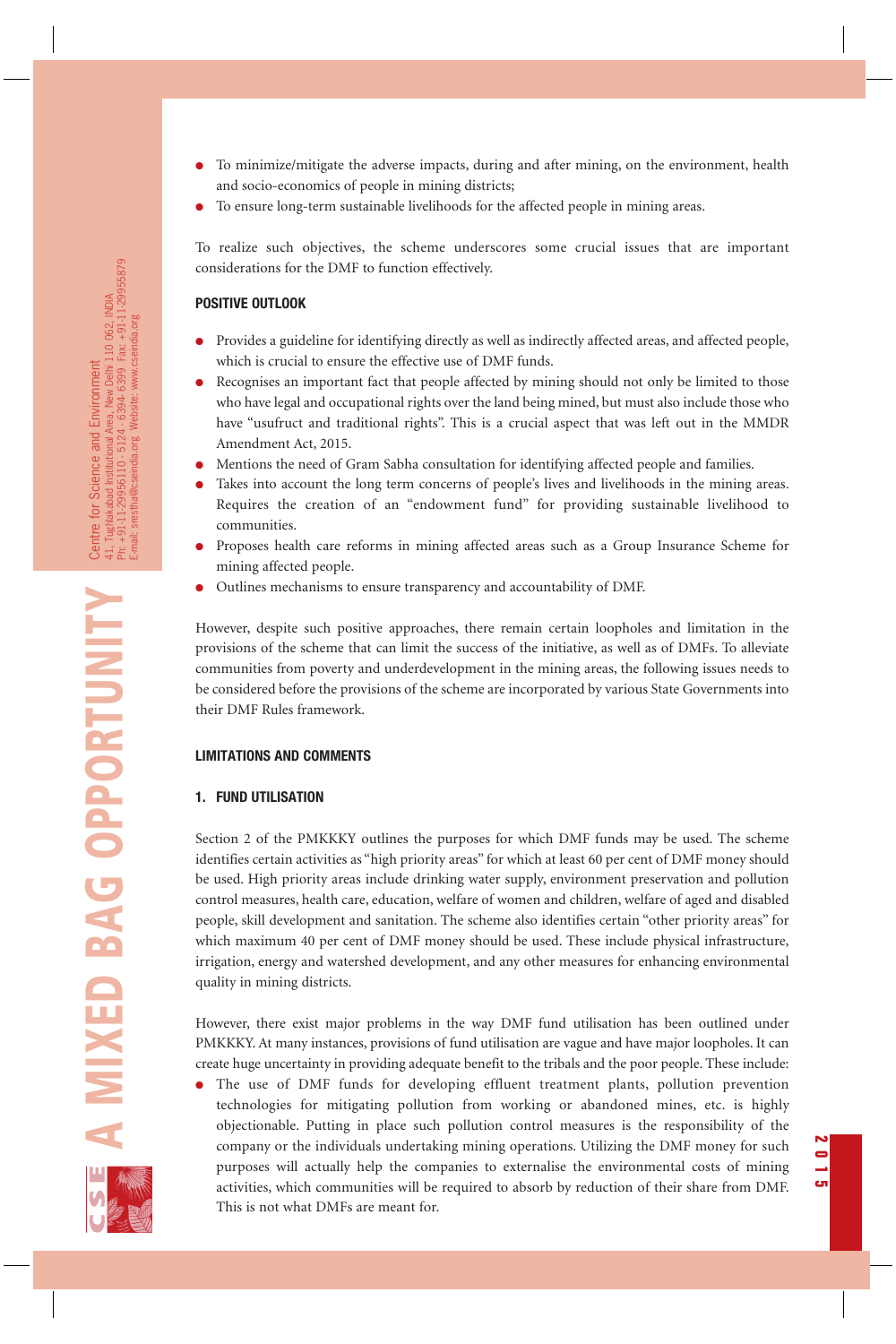- Mention of such pollution prevention activities by using DMF money also makes the scheme selfcontradictory, as under the General Guidelines for fund utilisation in Section 2, it says that "activities meant to be taken up under the polluter pays principle should not be taken up under the PMKKKY".
- If DMF money is to be earmarked for environmental purposes, it can be done by creating a Chief Minister's Fund, for which no more than five per cent of money should be set aside. This amount, as required, should be used only for remediation of pollution or other mining-related calamities, in such other areas within the state, but not falling within the district of the concerned DMF.
- The use of DMF money for infrastructure projects, such as roads, bridges, railways and waterways is highly objectionable. DMF money must not be spent on such big ticket infrastructure projects. These should be done by concerned departments of the State Government for which there are funds earmarked in the state coffer. The DMF money at best can be used for supporting essential services such as drinking water and electricity, and creation and maintenance of small infrastructure, basic health services and education facilities.
- The scheme also lists a number of facilities to be developed for better health care, sanitation, drinking water supply, education etc. in the mining affected areas. While all of these are basic and certainly of crucial need, it is important the DMF money is strictly used as add-on or supplementary resources to support such work, as mentioned in the scheme guidelines. Many of these are already the responsibility of various State departments, or falls under the ambit of other schemes for which the Centre or the State Government, as the case may be, has already identified potential sources of funds.
- The proposal of an "endowment fund" for providing sustainable livelihood to communities requires clarification. The provision as mentioned under Section  $2(2)$  does not specify any amount that needs to be earmarked for the endowment fund. For instance, 10 per cent of the funds that the DMF will receive in a year can be set aside as endowment fund for supporting sustainable livelihoods.

## **2. COMMUNITY INVOLVEMENT**

As provided in Section 3, for scheduled areas, approval of Gram Sabhas will be required for all plans, programs and projects to be taken up under PMKKKY. The report on the works undertaken also shall be furnished to the Gram Sabha after completion of every financial year.

- However such provision is limiting primarily in two aspects-
	- It discounts the need of approval of Gram Sabhas for areas outside schedules areas, despite the fact that a significant amount of mining happens in such areas.
	- The scheme also provides limited opportunity for people to be engaged in the decision-making process. For instance, in schedules areas too, while Gram Sabhas can approve the plans or programs under PMKKKY, they have not been made a part of developing annual plans or identifying programs. This can leave out important considerations for plans or programs to be undertaken that can benefit the community.
- Since the DMF money is for the benefit of the people, it is in the best interest of the scheme to involve them in the decision making process as much as possible. The process of developing plans and identifying projects that should be implemented with DMF money must adhere to the principles of bottom-up approach, involving the Gram Sabhas of affected areas. For instance, the Gram Sabhas at the beginning of the planning process can be informed about the money available for various purposes. According to the funds provisionally earmarked, concerned Gram Sabhas can prepare a plan for the deployment of such funds for various developmental schemes and works. The functionaries of the DMF can take initiatives for training and capacity building of Gram Sabhas of affected areas for preparation of such plans.
- The scheme also does not also provide for any opportunity of independent social audit once projects or plans have been cleared. This is crucial considering the status of implementation of our various flagship development and poverty eradication schemes including the Mahatma Gandhi National Rural Employment Guarantee Act (MGNREGA), 2005.